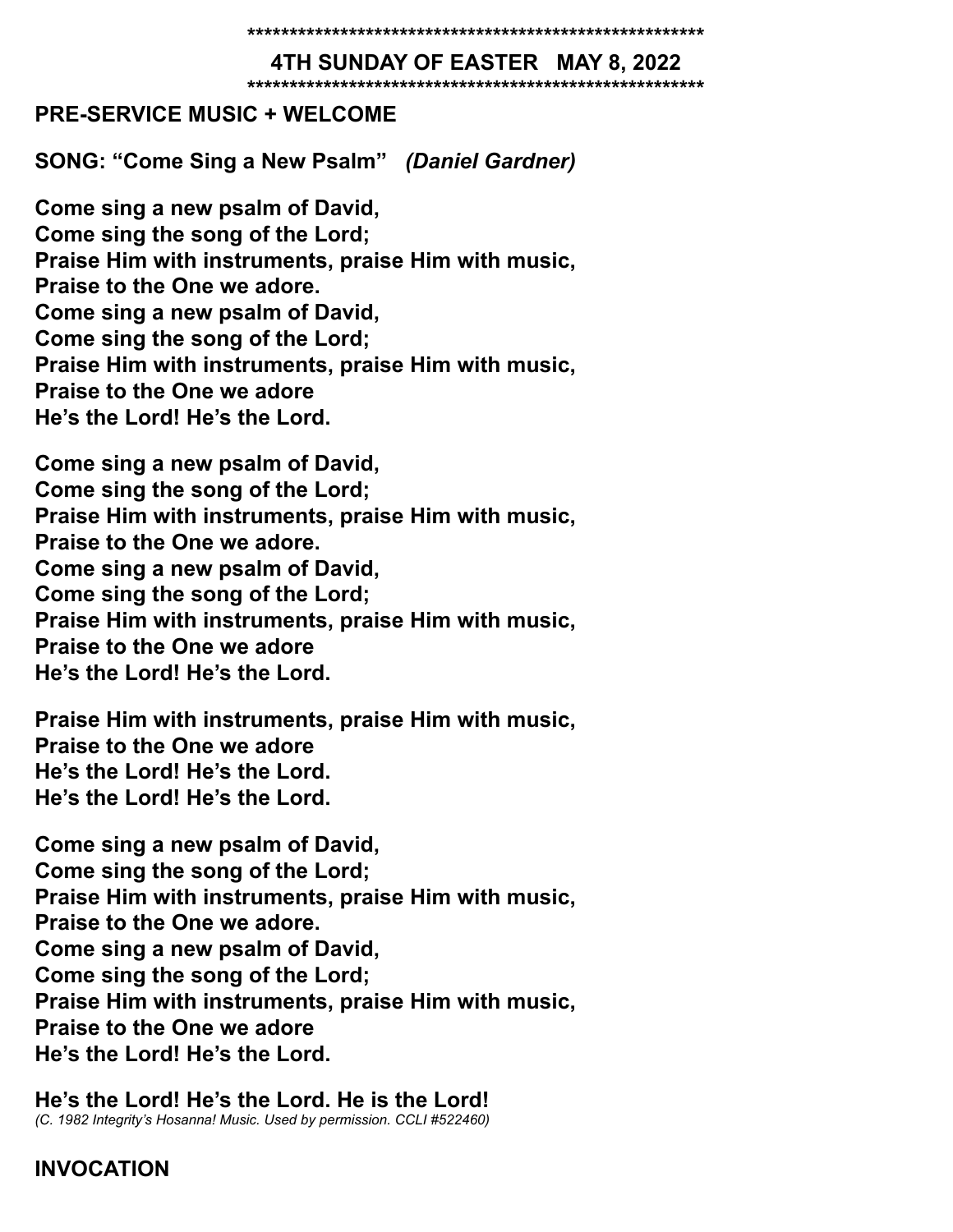### **CONFESSION OF SIN:**

Pastor: Holy and gracious God,

**People: I confess that I have sinned against You this day. Some of my sin I know - the thoughts and words and deeds of which I am ashamed - but some is known only to You. In the Name of Jesus Christ I ask forgiveness. Deliver and restore me that I may rest in peace.**

Pastor: By the mercy of God we are redeemed by Jesus Christ, and in him we are forgiven. We rest now in his peace and rise to serve him.

**People: Amen.** 

#### **VERSES:**

Pastor: O Lord, open my lips

**People: And my mouth will declare Your praise.** 

Pastor: Make haste, O God, to deliver me.

**People: Make haste to help me, O Lord. Glory be to the Father and to the Son and to the Holy Spirit; as it was in the beginning, is now, and will be forever. Amen. Praise to You, O Christ. Alleluia!**

Pastor: Blessed be God, the Father, the Son, and the Holy Spirit.

**People: O Come, let us worship Him.** 

**SONG: "Sing to the King"** *(Billy Foote, Charles Horne)*

**Sing to the King Who is coming to reign Glory to Jesus the Lamb that was slain Life and salvation His empire shall bring And joy to the nations when Jesus is King Chorus: Come let us sing a song A song declaring that we belong to Jesus He is all we need Lift up a heart of praise Sing now with voices raised to Jesus Sing to the King**

**For His returning we watch and we pray We will be ready the dawn of that day We'll join in singing with all the redeemed 'Cause Satan is vanquished and Jesus is King. Come let us sing a song A song declaring that we belong to Jesus He is all we need Lift up a heart of praise Sing now with voices raised to Jesus Sing to the King** *(C. 2003 Sixsteps Music. Used by permission. CCLI #522460)*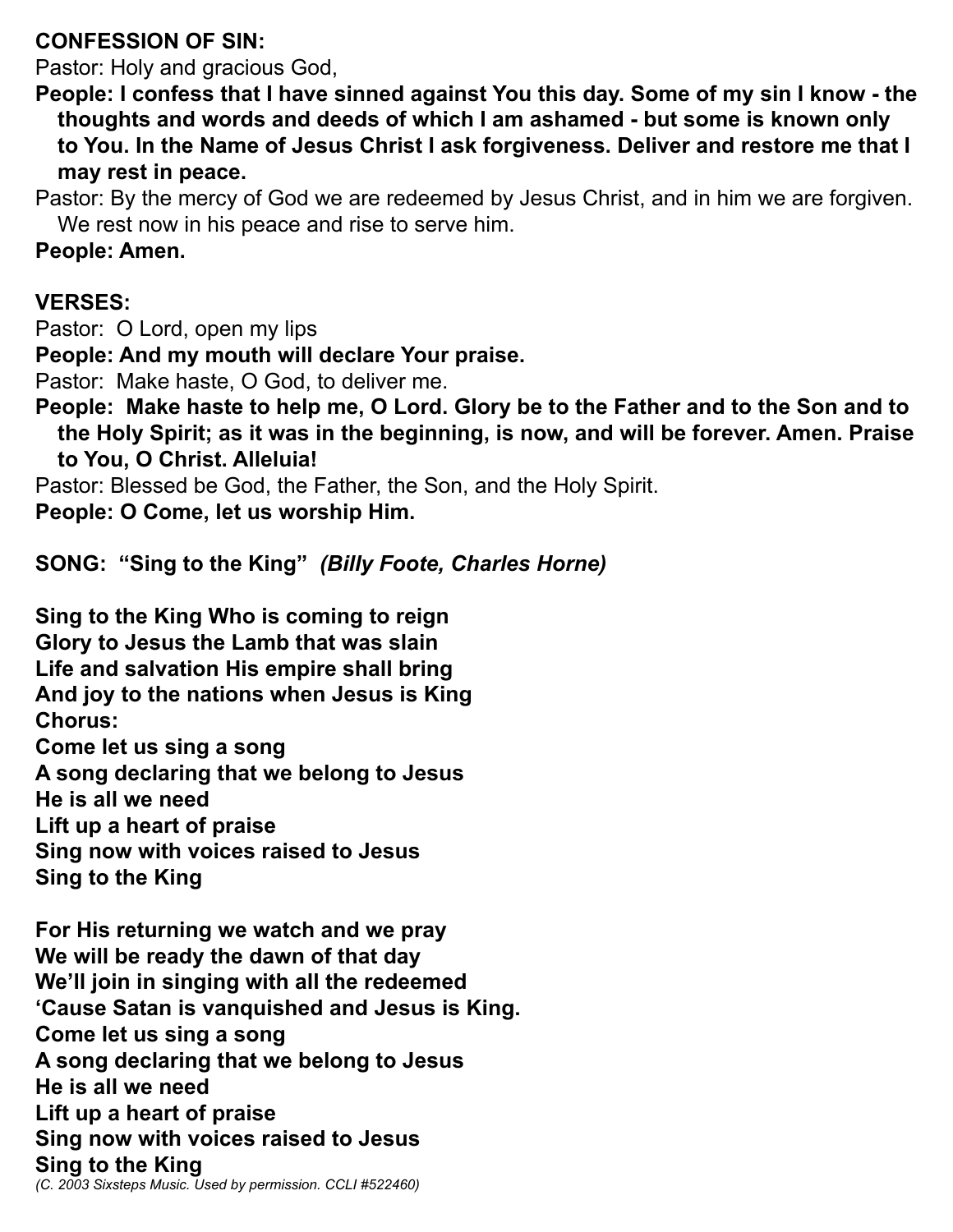#### **FIRST READING: Acts 13:15-16,26-39**

<sup>15</sup> After the reading from the Law and the Prophets, the synagogue rulers sent word to them, saying, "Brothers, if you have a message of encouragement for the people, please speak." <sup>16</sup> Standing up, Paul motioned with his hand and said...<sup>26</sup> "Brothers, children of Abraham, and you God-fearing Gentiles, it is to us that this message of salvation has been sent. 27 The people of Jerusalem and their rulers did not recognize Jesus, yet in condemning him they fulfilled the words of the prophets that are read every Sabbath. <sup>28</sup> Though they found no proper ground for a death sentence, they asked Pilate to have him executed. 29 When they had carried out all that was written about him, they took him down from the tree and laid him in a tomb.  $30$  But God raised him from the dead,  $31$  and for many days he was seen by those who had traveled with him from Galilee to Jerusalem. They are now his witnesses to our people. <sup>32</sup> "We tell you the good news: What God promised our fathers <sup>33</sup> he has fulfilled for us, their children, by raising up Jesus. As it is written in the second Psalm: "'You are my Son; today I have become your Father.'<sup>34</sup> The fact that God raised him from the dead, never to decay, is stated in these words: "'I will give you the holy and sure blessings promised to David.' 35 So it is stated elsewhere: "'You will not let your Holy One see decay.' 36 "For when David had served God's purpose in his own generation, he fell asleep; he was buried with his fathers and his body decayed. <sup>37</sup> But the one whom God raised from the dead did not see decay. <sup>38</sup> "Therefore, my brothers, I want you to know that through Jesus the forgiveness of sins is proclaimed to you.  $39$  Through him everyone who believes is justified from everything you could not be justified from by the law of Moses.

### **EPISTLE READING: Revelation 7:9-17**

<sup>9</sup> After this I looked and there before me was a great multitude that no one could count, from every nation, tribe, people and language, standing before the throne and in front of the Lamb. They were wearing white robes and were holding palm branches in their hands. <sup>10</sup> And they cried out in a loud voice: "Salvation belongs to our God, who sits on the throne, and to the Lamb." <sup>11</sup> All the angels were standing around the throne and around the elders and the four living creatures. They fell down on their faces before the throne and worshiped God, 12 saying: "Amen! Praise and glory and wisdom and thanks and honor and power and strength be to our God for ever and ever. Amen!" <sup>13</sup> Then one of the elders asked me, "These in white robes—who are they, and where did they come from?" 14 I answered, "Sir, you know." And he said, "These are they who have come out of the great tribulation; they have washed their robes and made them white in the blood of the Lamb. <sup>15</sup> Therefore, "they are before the throne of God and serve him day and night in his temple; and he who sits on the throne will spread his tent over them. <sup>16</sup> Never again will they hunger; never again will they thirst. The sun will not beat upon them, nor any scorching heat. 17 For the Lamb at the center of the throne will be their shepherd; he will lead them to springs of living water. And God will wipe away every tear from their eyes."

# **CHILDREN'S LESSON**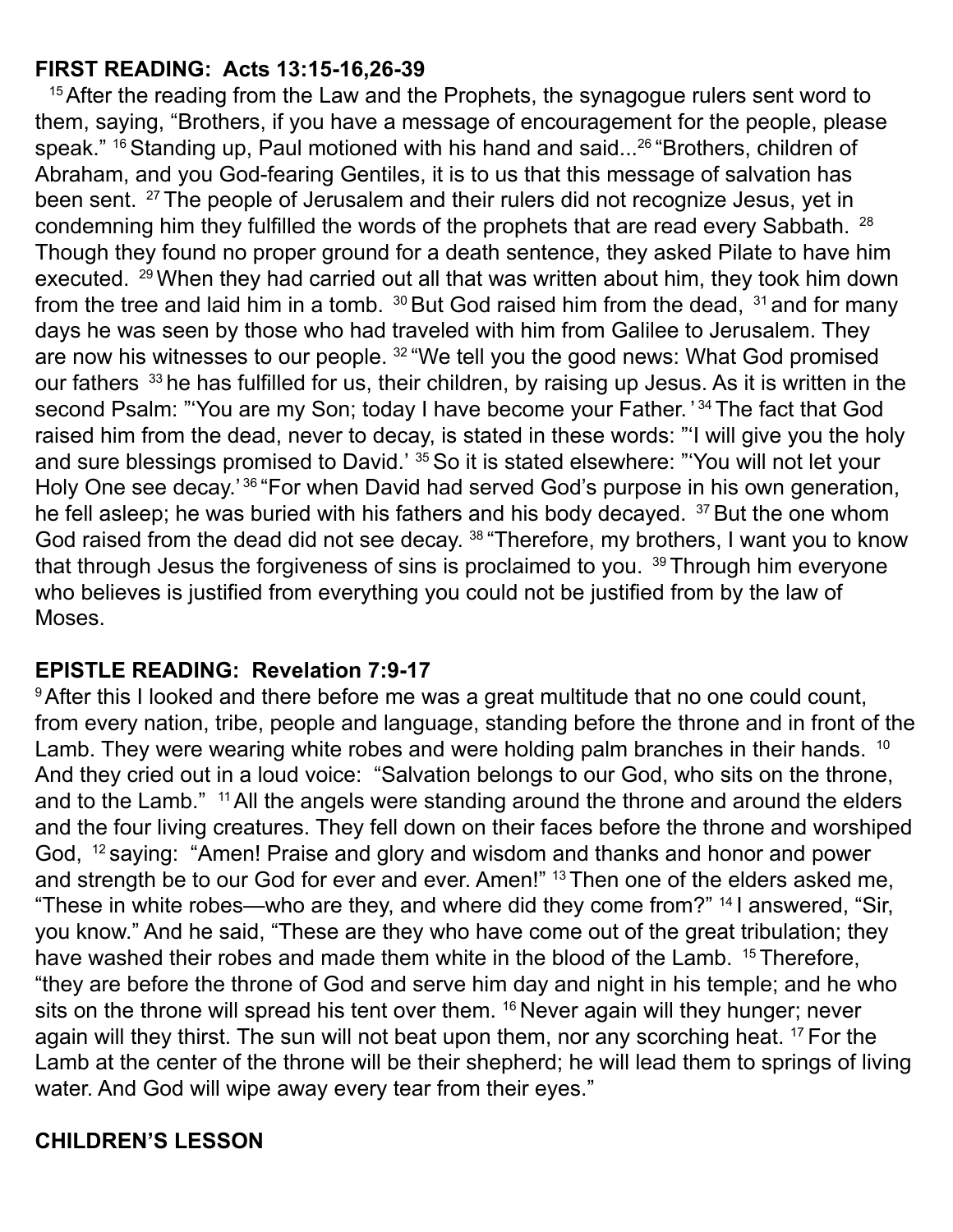#### **GOSPEL READING: John 10:22-30**

 $22$  Then came the Feast of Dedication at Jerusalem. It was winter,  $23$  and Jesus was in the temple area walking in Solomon's Colonnade. <sup>24</sup> The Jews gathered around him, saying, "How long will you keep us in suspense? If you are the Christ, tell us plainly." 25 Jesus answered, "I did tell you, but you do not believe. The miracles I do in my Father's name speak for me,  $^{26}$  but you do not believe because you are not my sheep.  $^{27}$  My sheep listen to my voice; I know them, and they follow me. 28 I give them eternal life, and they shall never perish; no one can snatch them out of my hand. <sup>29</sup> My Father, who has given them to me, is greater than all; no one can snatch them out of my Father's hand. <sup>30</sup> I and the Father are one."

#### **SONG: "Like a Shepherd"** *(Don Moen, Deb Simpson)*

**Like a father feeds his children, like a shepherd leads his flock, The Lord will always guide us and show us where to walk; And in times when we have plenty, in times when we have not, He is our Provider and His mercy never stops.**

**Like a shepherd He leads us, Like a father He feeds us, From the morning, to the evening, Till the sunrise again; Like a shepherd He leads us, Like a father He feeds us, He is the great I Am.**

**As we come into His presence confessing Him as Lord, His Holy Spirit leads us, He feeds us by His Word; We're seated at His table, partaking of His love, Children of His kingdom, purchased by His blood.** 

**Like a shepherd He leads us, Like a father He feeds us, From the morning, to the evening, Till the sunrise again; Like a shepherd He leads us, Like a father He feeds us, He is the great I Am.**

**Like a shepherd He leads us, Like a father He feeds us, From the morning, to the evening, Till the sunrise again; Like a shepherd He leads us, Like a father He feeds us, He is the great I Am.**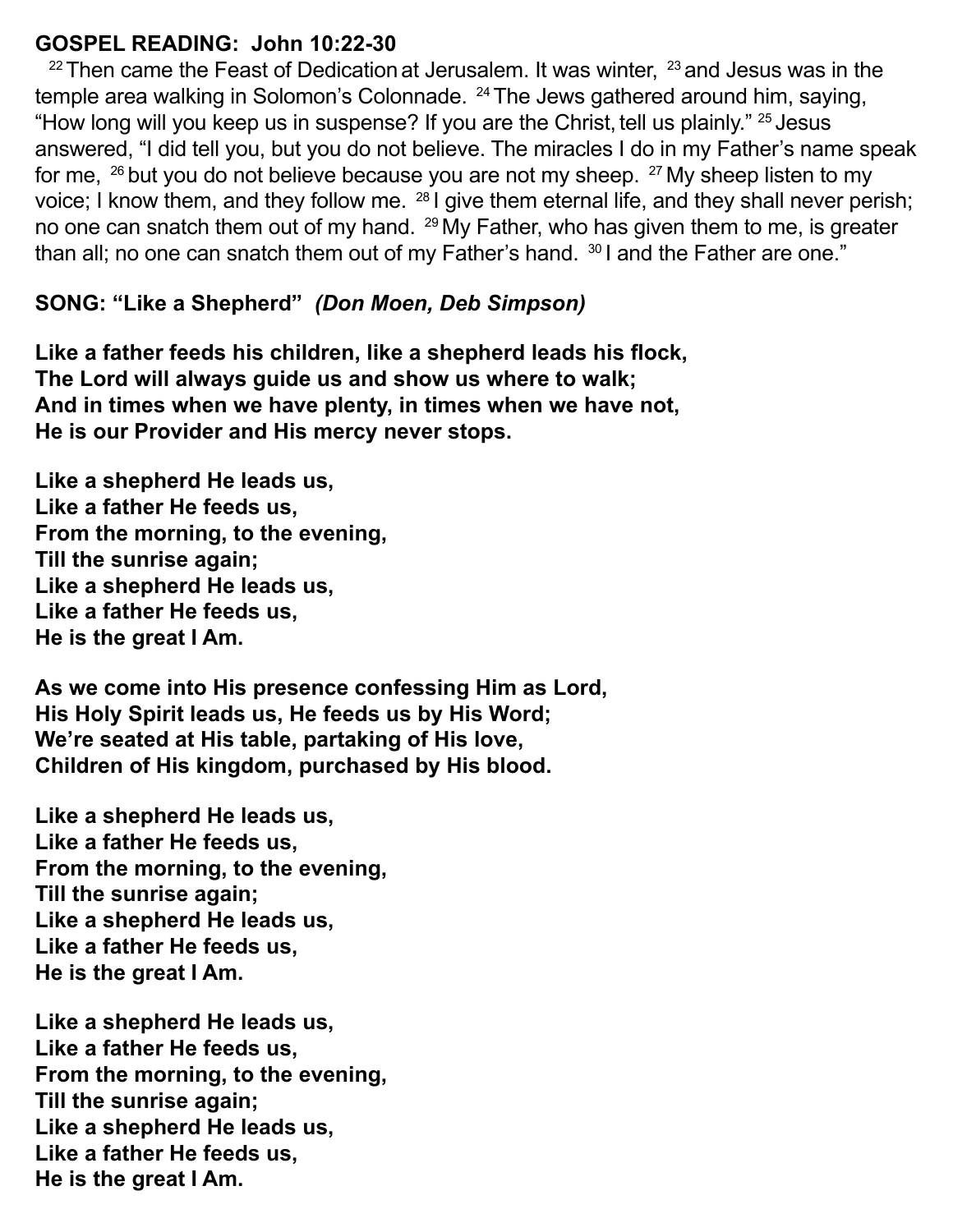**He is the great I Am. He is the great I Am. He is the great I Am. He is the great I Am. He is the great I Am. He is the great I Am. He is the great I Am. He is the great I Am.** (C. 1986 Integrity Music. Used by permission. CCLI #522460)

**SERMON: John 10:25-28 "Whose Voice Do You Listen To?"**

#### **THE OFFERING**

**HYMN: "We Praise You and Acknowledge You, O God"** *(LSB #941)*

**We praise You and acknowledge You, O God, to be the Lord, The Father Everlasting, by all the earth adored. To You all angel powers cry aloud, the heavens sing, The cherubim and seraphim their praises to You bring: "O holy, holy, holy Lord God of Sabaoth; Your majesty and glory fill the heavens and the earth!"**

**The band of the apostles in glory sing Your praise; The fellowship of prophets their deathless voices raise. The martyrs of Your kingdom, a great and noble throng, Sing with the holy Church throughout all the world this song: "O all majestic Father, Your true and only Son, And Holy Spirit, Comforter forever Three in One!"**

**You, Christ, are King of glory, the everlasting Son, Yet you, with boundless love, sought to rescue ev'ryone: You laid aside Your glory, were born of virgin's womb, Were crucified for us and were placed into a tomb; Then by Your resurrection You won for us reprieve-You opened heavn's kingdom to all who would believe.**

**You sit in splendid glory, enthroned at God's right hand, Upholding earth and heaven by forces You command. We know that You will come as our Judge that final day, So help Your servants You have redeemed by blood, we pray; May we with saints be numbered where praises never end, In glory everlasting. Amen, O Lord, amen!** *(Text C. 1999 Used by permission LSBHymnLicense.net#100014389)*

#### **PRAYERS**

#### **THE LORD'S PRAYER**

**People: Our Father who art in heaven, Hallowed be Thy name; Thy kingdom come; Thy will be done on earth as it is in heaven; Give us this day our daily bread; And forgive us our trespasses, as we forgive those who trespass against us; And lead us not into temptation; But deliver us from evil; For thine is the kingdom and the power and the glory forever and ever. Amen.**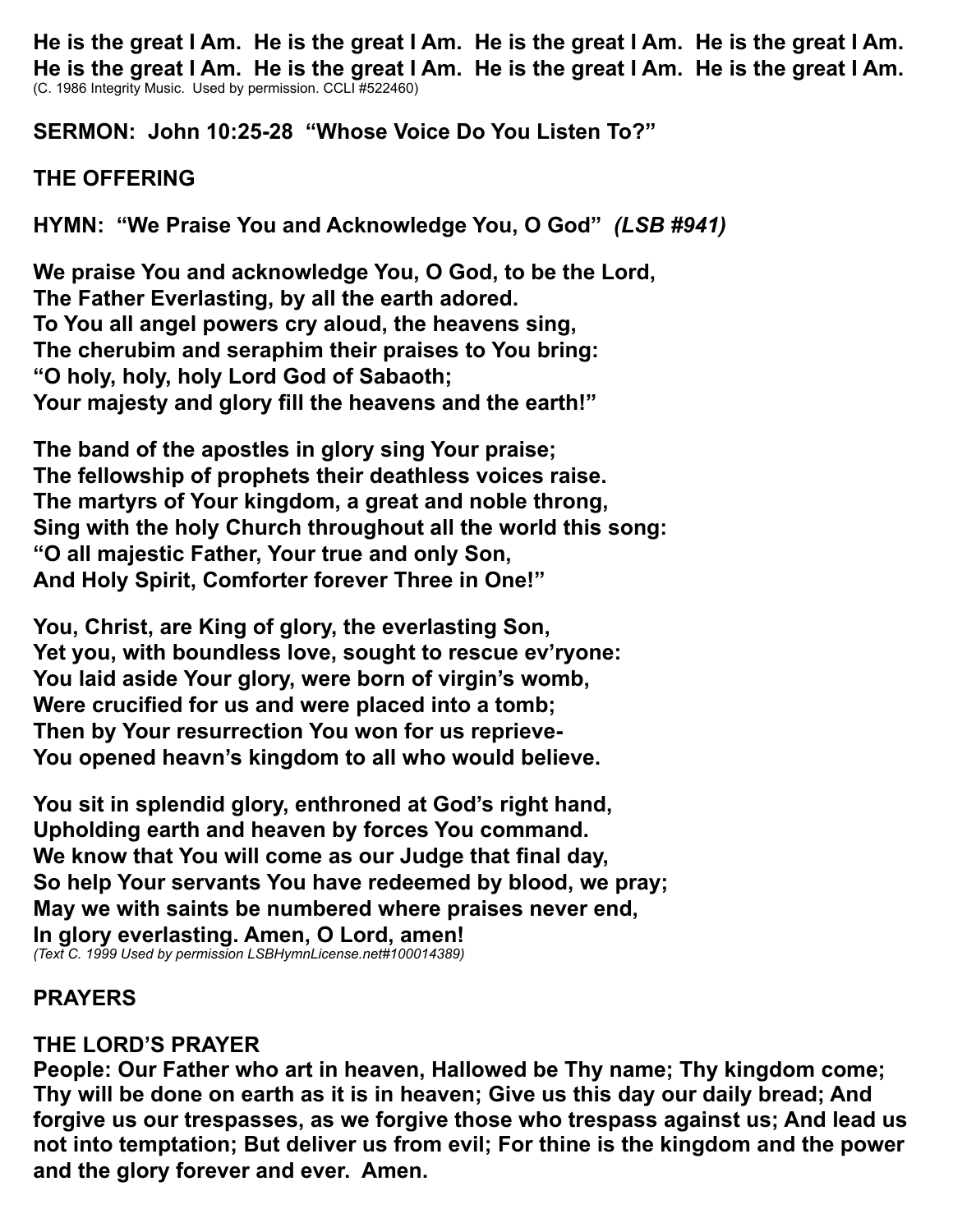#### **BLESSING**

**HYMN: "O Sons and Daughters of the King"** *(LSB #470)*

**O sons and daughters of the King, Whom heav'nly host in glory sing, Today the grave has lost its sting! Alleluia, alleluia, alleluia!**

**That Easter morn, at break of day, The faithful women went their way To seek the tomb where Jesus lay. Alleluia, alleluia, alleluia!**

**That night the apostles met in fear; Among them came their master dear And said, "My peace be with you here." Alleluia, alleluia, alleluia!**

**On this most holy day of days Be laud and jubilee and praise: To God your hearts and voices raise. Alleluia, alleluia, alleluia!** *(Public Domain)*